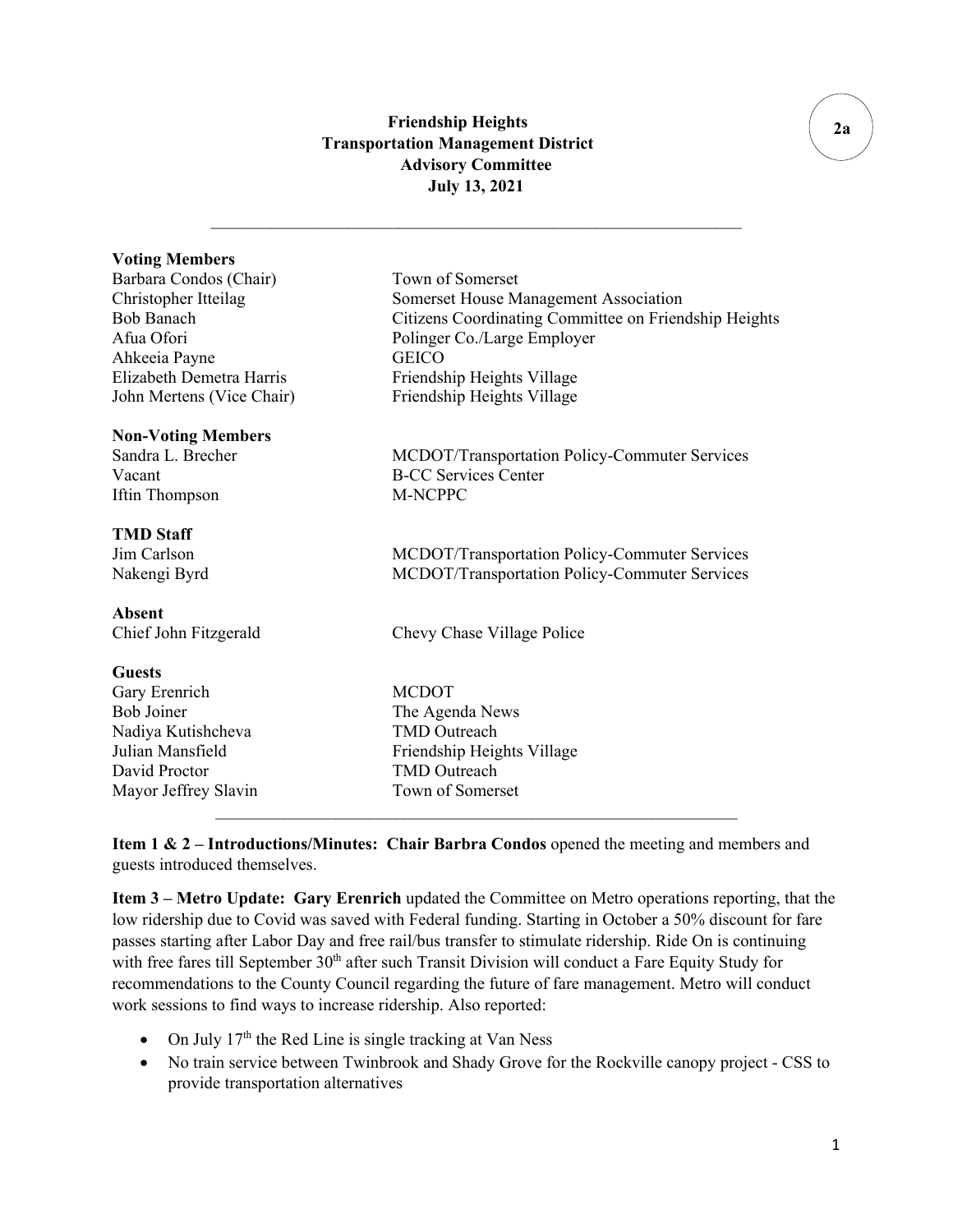- Difficult to control the overflow of e-scooters into the Friendship Heights area due to proximity to the District - corrals needed to declutter in the public right of way
- Discussed the banning of micromobility in the area
- Several scooters a week are found in the FH area  $-e$ -bikes  $\&$  scooters have a locking mechanism
- Discussion regarding the importance of e-scooters and micromobility to reducing auto trips. Starting in DC on Oct. 1, all e-bikes  $\&$  scooters will have a lock to mechanisms – bikes to be locked to something outside like a bike rack but not in the public right of way
- Seniors & kids ride free on Metrobus

**Sandra Brecher** reported that GEICO won recognition at the Council of Governments (COG) Employer Recognition Awards; Montgomery County employers swept the awards. The Wall Street Journal posted a quarter page ad on micromobility and the awards. Also reported:

• Some micromobility vendors are looking into devices that can be provided for people with disabilities-Bird a shared wheelchair device pilot testing in some areas

**Ms. Brecher** provided an update to the County Climate Action Plan (CAP), reporting that the team sorted through 900 recommendations and consolidated 87 actions into a plan to achieve an 80% reduction of greenhouse gasses by 2027 & 100% reduction by 2035. Of the 87 items 75 have actions planned. The plan was released to the public June 23rd. Also reported:

- The Electric Vehicle group buy program to reduce the cost of purchasing vehicles
- The County's website [www.montgomerycountymd.gov/climate](http://www.montgomerycountymd.gov/climate) contains the CAP & Annual Work Plan
- The '20 is Plenty' pilot program to reduce speeds to 20 mph
- Covid vaccines are available for County residents

The Committee discussed having joint TMD meetings for topics not specific to the individual TMDs, thus reducing meetings per year. Points included in the discussion were:

- The White Oak TMD will be forming for FY22
- Joint meetings provide better use of time and benefits of hearing other perspectives from other TMDs
- The benefits of recording presentations on zoom and playing for other TMD ACs recording notices given when linking to meetings

**Item 4 – Employer TDM Reports: Jim Carlson** reported that there were three Employers up for review as some voluntarily filled out the TDM plan.

#### **The Committee recommended to the MCDOT Director the plans be approved.**

#### **Item 5 – Marketing Outreach Update: David Proctor** reported:

- Employers reserved in providing information about returning to work due to Covid uncertainty
- Difficulties in obtaining a point of contact for Wedding Wire
- Coming up with strategies to incentivize employers to participate in transit options
- High company turnover presents challenges
- The need to fill vacant slots on the TMD

**Item 6 – Updates: Mr. Carlson** reported that he was working on membership status making sure members were compliant with the County Executives regulations.